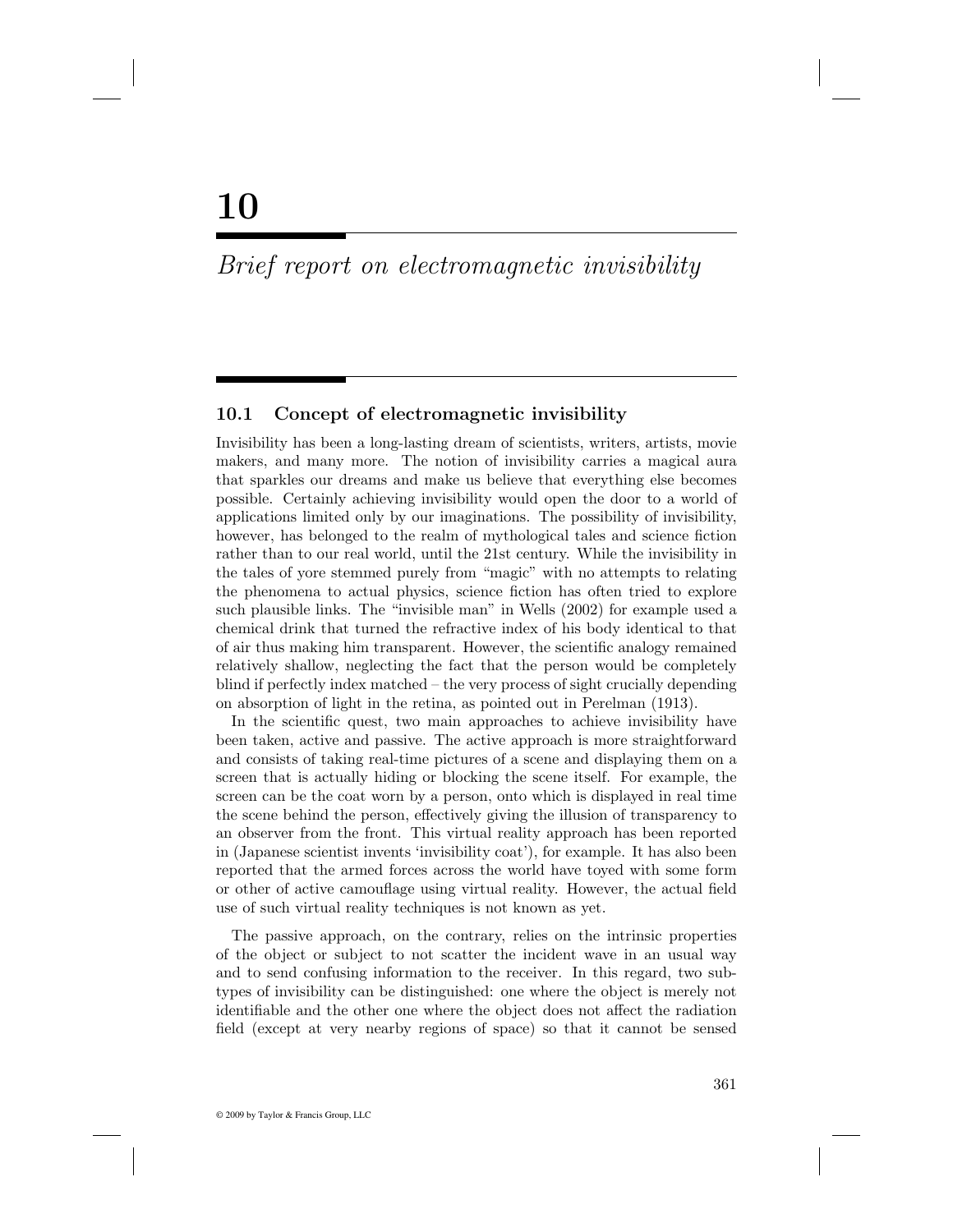by an observer some distance away and can be considered to be actually invisible. In electromagnetic or optical language, rendering an object not identifiable means to significantly lower its scattering cross-section, with the ideal situation of lowering it down to zero, at which point the object does not scatter anymore the incident fields. Such reduction can for example be achieved using good impedance matching and very absorbing materials: the material (ideally) totally absorbs the incident power and nothing is reflected back to the receiver, which therefore cannot identify the object in front of it.<sup>∗</sup> This is the approach that has been traditionally undertaken for military applications in order to render objects unidentifiable on radar screens. Note that merely having a highly absorbing material does not suffice, as such media are usually poorly impedance matched to vacuum in which case the scattered energy dominates over the absorbed energy. A simple manner of impedance matching for a highly absorbing medium would be to have large imaginary parts (compared to the real parts) for both the permittivity and permeability of the medium so that  $(\mu/\varepsilon)^{1/2} \sim [\text{Im}(\mu)/\text{Im}(\varepsilon)] \sim 1$ . Ideally one could use anisotropic media to realize impedance matching via perfectly matched layer boundary conditions (Berenger 1994) so that all incident radiation is guided into the medium where it is absorbed.

In the second case of actual invisibility, the object can either allow the light to be seen through (which is, for example, the purpose of the virtual reality process mentioned above or in the sense of the invisible man) or smoothly guide the light around itself like a fluid flowing in streamlines around an obstacle. The second option would be possible by placing around the object another cloaking material that guides the light around the object through the cloak which would have to be a "see through" material. These approaches result in not affecting the radiation at any point some distance away from the object, which is the ultimate goal of invisibility. Note that in the first case in which the object would allow the light to go through itself, the processes of invisibility would crucially depend on the properties of the object. In the second option interestingly, the design of the invisibility cloak becomes independent of the properties of the object itself.

There is, however, a fundamental difference in the two passive invisibilities highlighted above. In the situation of a zero scattering cross-section, the extinction coefficient is still non-zero, i.e. the object is not visible but would still block the rays if it were located between a source and a receiver. The receiver therefore would not know what type of object is in front of it, but it would still know that some perturbing element is present whose location and other properties can be estimated, and perhaps deduced from the shadow. Hence, even

<sup>∗</sup>We refer here to active observation, most commonly, where a wave is first sent onto an object, reflects from it, and reaches a receiver. This is, for example, the manner of our vision: light constantly bounces off the objects surrounding us, reaching our eye. In the case of luminous objects, the receiver passively observes radiation emitted directly by the object.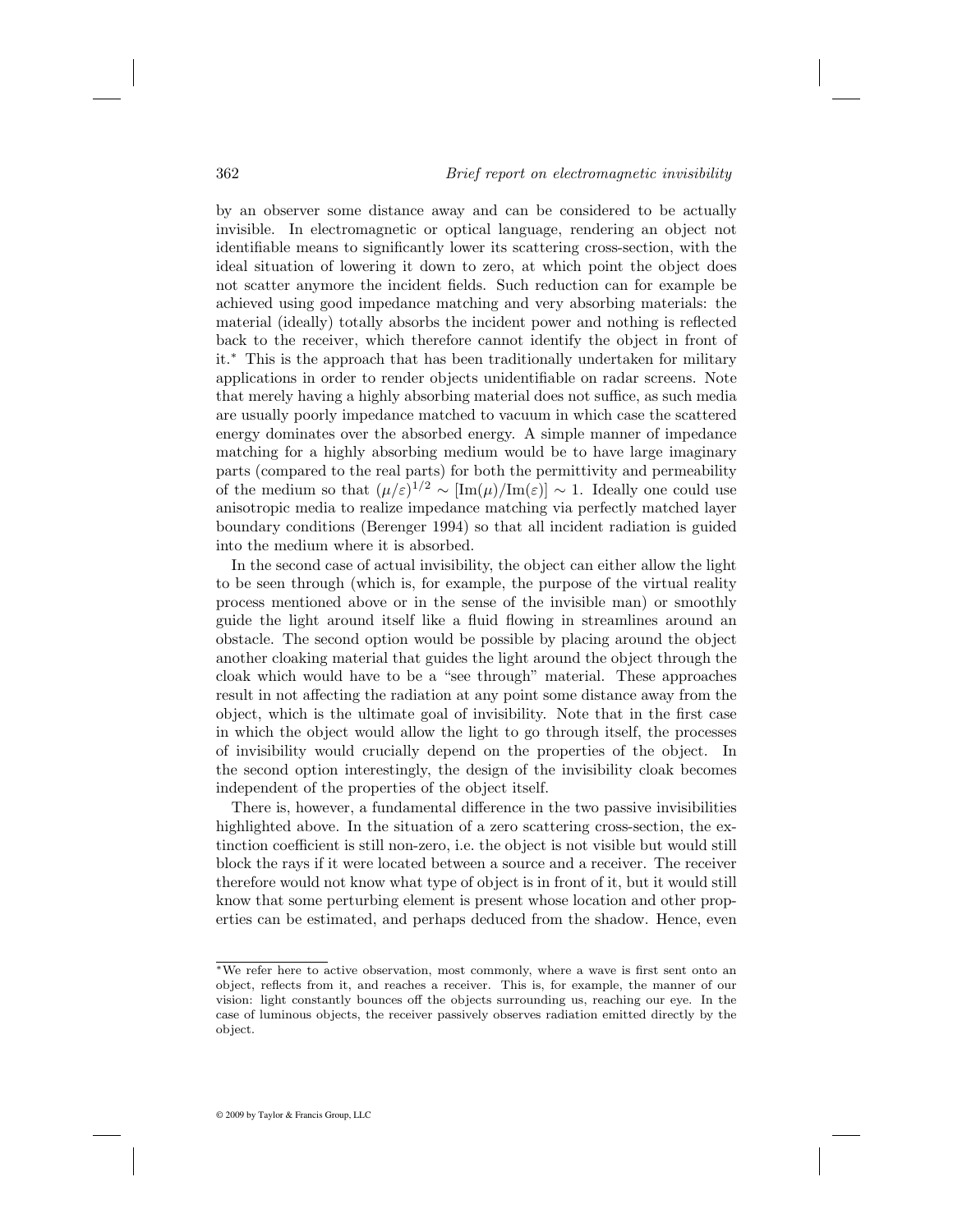the sole knowledge of the existence of the object is important information. On the other hand, if the object is seen through or excluded, the existence itself of the object disappears since the environment is indistinguishable whether there is or there is no object. Therefore, it is not a situation where the observer receives no information, but instead it is a situation where the observer receives wrong information which leads him to an erroneous conclusion (such as "the space is empty of scatterers") and does not spark any suspicion.

Remarkably, metamaterials have been very instrumental at enabling invisibility and cloaking from electromagnetic waves, primarily due to their ability to make anisotropic metamaterials with the required material parameters.

All the previous chapters have been devoted to the presentation of some aspects of metamaterials: their genesis, their physical implementation, as well as their major properties as they have been investigated and reported in the open literature for about a decade. Many of these properties had already been mentioned in what is considered the first paper directly related to this topic Veselago (1968), although without so much in-depth analysis. These properties revolved around the concepts of negative permittivity  $\varepsilon$  and permeability  $\mu$ , negative refraction, and their consequences on otherwise well-known electromagnetic phenomena: refraction, Doppler shift, Cerenkov radiation, imaging, etc.

Over the last decade, the major step forward from Veselago (1968) has been the experimental reality of these media in the form of metamaterials. After the fundamental papers providing ideas on how to design metamaterials to achieve  $\varepsilon$  < 0 and  $\mu$  < 0 (Pendry et al. 1998; 1999), various communities of researchers made intense efforts to elaborate, optimize, and further develop upon these first concepts. As a result, it is now possible to tailor the material properties to a level unachieved before, accessing all quadrants of the  $(Re\{\varepsilon\}, Re\{\mu\})$  plane shown in [Fig. 1.10.](#page-26-0) In addition to only controlling the sign of the constitutive parameters, scientists have learned how to induce and tailor anisotropic properties and even bianisotropic properties to some extent. From this perspective, the unprecedented control of material properties offered by metamaterials is at its infancy. The latter have been discovered by trying to achieve negative constitutive parameters, but have opened a door much wider than the original intended purpose. The quest for invisibility can be viewed as a second domain of application of metamaterials, which may yield as unexpected and revolutionary ideas as those prompted by the quest for negative constitutive parameters,

The concept of invisibility using metamaterials has appeared in the literature very recently, and is currently mainly based on two independent approaches, already highlighted in the paragraphs above. The first, proposed in Alù and Engheta (2005), takes advantage of the negative polarizability of left-handed media in order to compensate for the polarizability of regular dielectrics and to lower their scattering cross-section. This, however, requires a detailed knowledge of the electromagnetic scattering properties of the object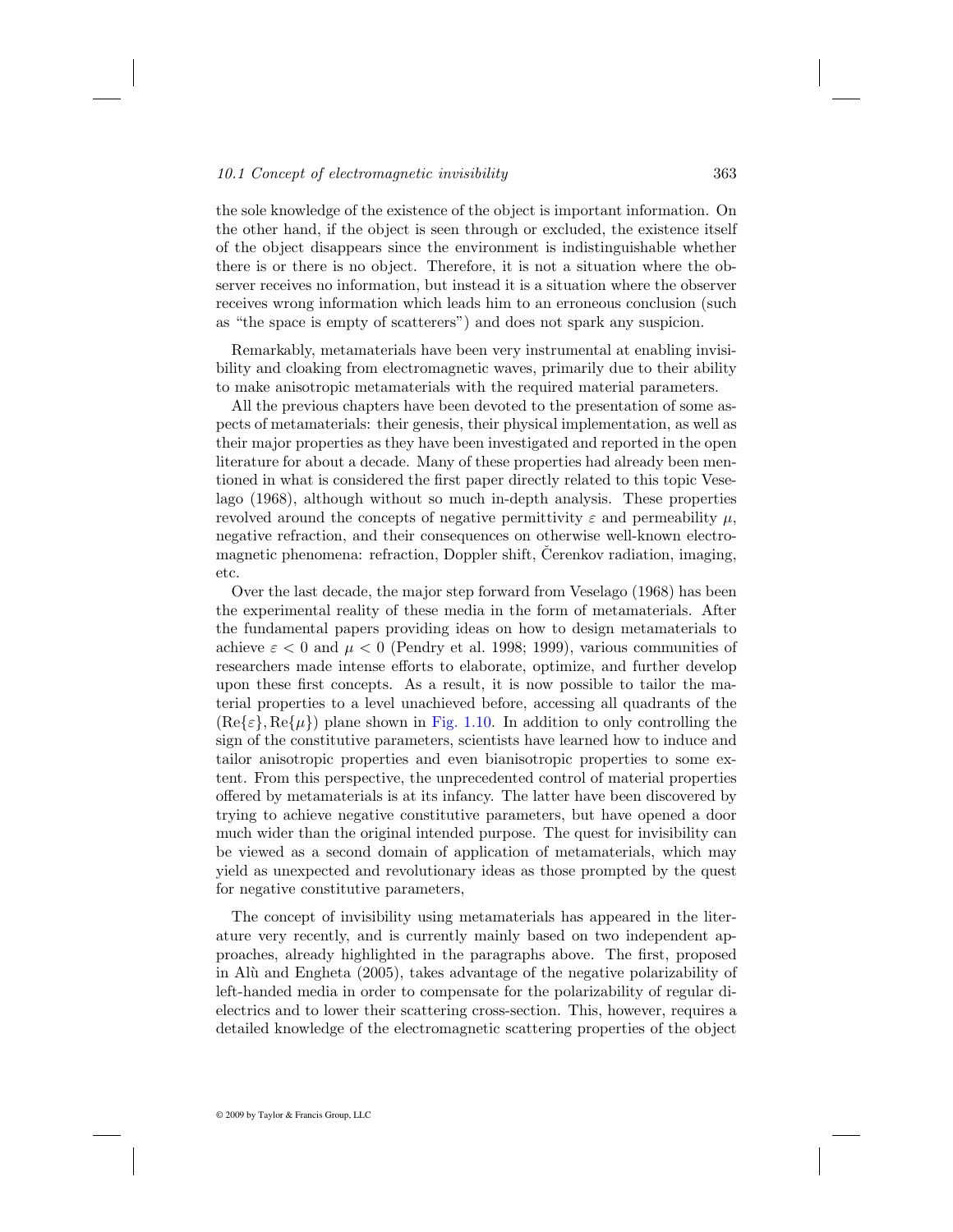in order to design the compensating cloak for it. A more detailed discussion on this technique is provided in Section 10.3.

The second approach proposed in Pendry et al. (2006) to achieve invisibility relies on the proper control of the constitutive parameters within a certain region of space such as to smoothly deviate and guide the incident light around a core region, and to return the rays to their original propagation path upon leaving that same region. In this approach, the cloaked object placed in the core region never interacts with the radiation and the design of the cloak becomes independent of the cloaked object. This approach, where invisibility arises from exclusion from the electromagnetic fields, is discussed subsequently. An analogous approach but based mainly on ray analysis was independently developed by Leonhardt (2006a;b).

## **10.2 Excluding electromagnetic fields**

#### **10.2.1 Principle**

The concept of electromagnetic invisibility is fairly simple to grasp and is represented in [Fig. 10.1:](#page-4-0) a region of space is invisible to an observer if it does not affect the light going through it or in its vicinity differently than the medium in which it is embedded. In fact, it has been claimed that true invisibility is impossible on the basis of the uniqueness of the inverse scattering problem: a full knowledge of the phase and amplitudes of the scattered fields in all directions enables a unique specification of the scatterer's spatial distribution of the refractive index (Nachman 1988, Wolf and Habashy 1993). However, this neglects that both magnetic permeability and the dielectric permittivity can be anisotropic, independently specified, and that scattering systems with different local resonant fields can have similar far-field scattering properties.

In common words, this concept of invisibility is described as "see through." It is important to realize that the observer has no knowledge of what happens inside the invisible region of space, insofar as it does not introduce detectable perturbations of the surrounding rays. In Fig. 10.1 for example, the connection between points  $A_1$  and  $A_2$  can be arbitrary, as long as the phase, the amplitude, and the direction of the waves are leaving the region as they would have been if there had been no object. The challenge to achieve invisibility is therefore to use the phenomenon of refraction in order to design a region of space with the right properties so that the rays that enter it seemingly leave it without any perturbation.

It is often the case that natural phenomena provide ideas to physicists and engineers to find solutions to new problems. The present situation is an additional example of such case, and an analogy with a totally unrelated field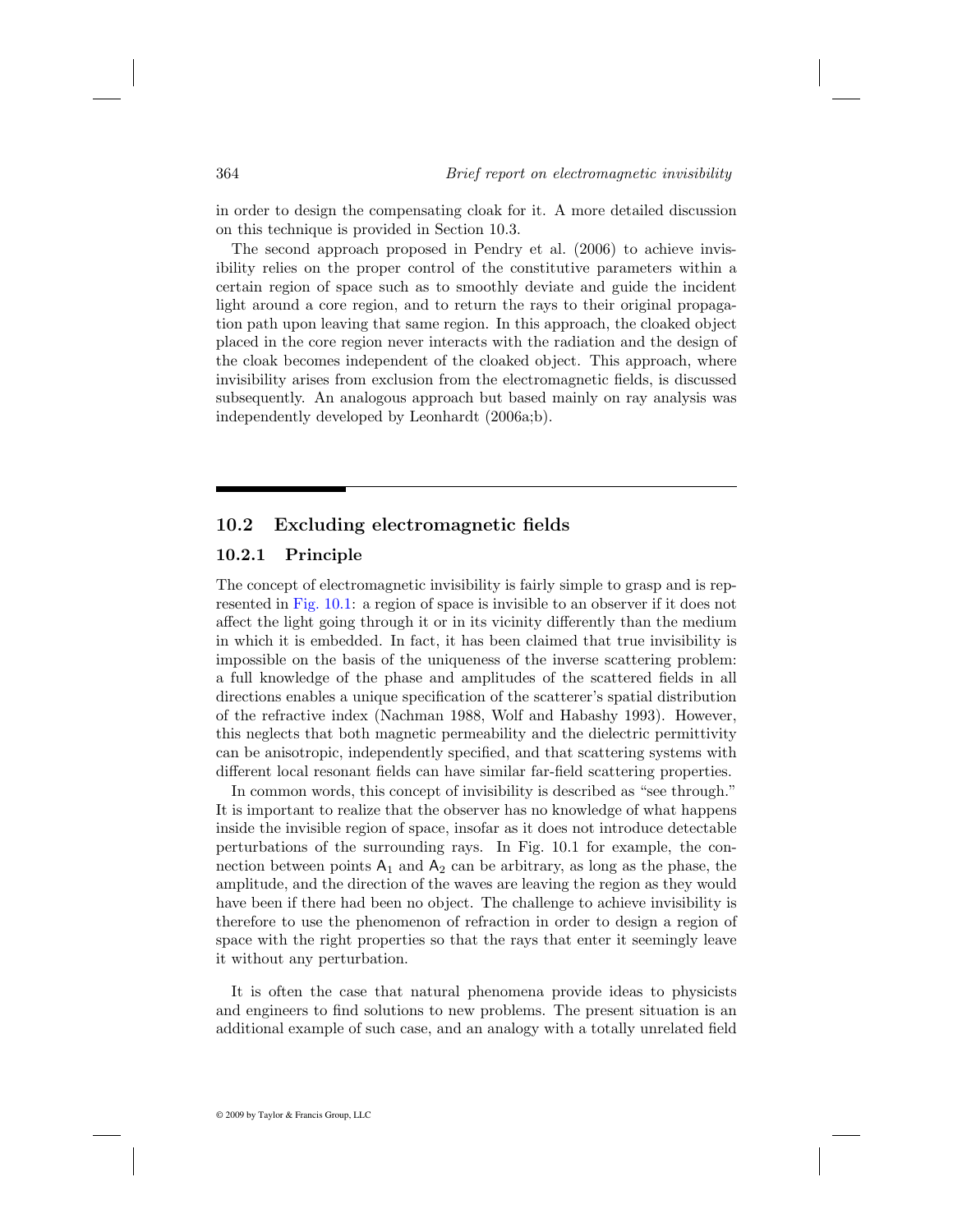<span id="page-4-0"></span>

**Figure 10.1** Illustration of the concept of invisibility: the gray region of space is invisible to both receivers  $R_1$  and  $R_2$  if it does not perturb the rays outside it. The receivers, however, do not need to know the ray distribution inside the region and the path between  $A_1$  and  $A_2$  can be arbitrary as far as the phase, amplitude, and directions are preserved from the two points.

can be provided, *viz.*, the theory of General Relativity.

General Relativity is a cosmological theory of space and time established by Einstein (Einstein 1916) that explains the trajectory of planets and other celestial bodies as a deformation of the space-time continuum due to mass and energy. Hence, unlike the Newtonian theory of gravitation which involves a force that perturbs the motion of planets from their straight-line trajectories in the Euclidian space, Einstein's theory shows that all trajectories are in fact geodesics but in a Riemann curved space-time. Consequently, the trajectories of planets as we observe them is merely the projection of such geodesic from the real four-dimensional (4D) space (three dimensions of space and one of time) onto our more common three-dimensional (3D) space. In other words, in our 3D Euclidian space, the geodesics, which can be viewed as straight lines in the 4D space, appear curved.

There is a simple leap from these ideas to the concept of invisibility. Suppose that what is achieved by mass and energy in the general theory of relativity can be achieved by altering the material properties of a medium; then we should be able to bend the rays along predefined geodesics inside the medium and return them to straight paths (which are also geodesics in a different space or a different medium in our case) at will. This concept is illustrated in [Fig. 10.2:](#page-5-0) a circular region of space is created with such constitutive parameters to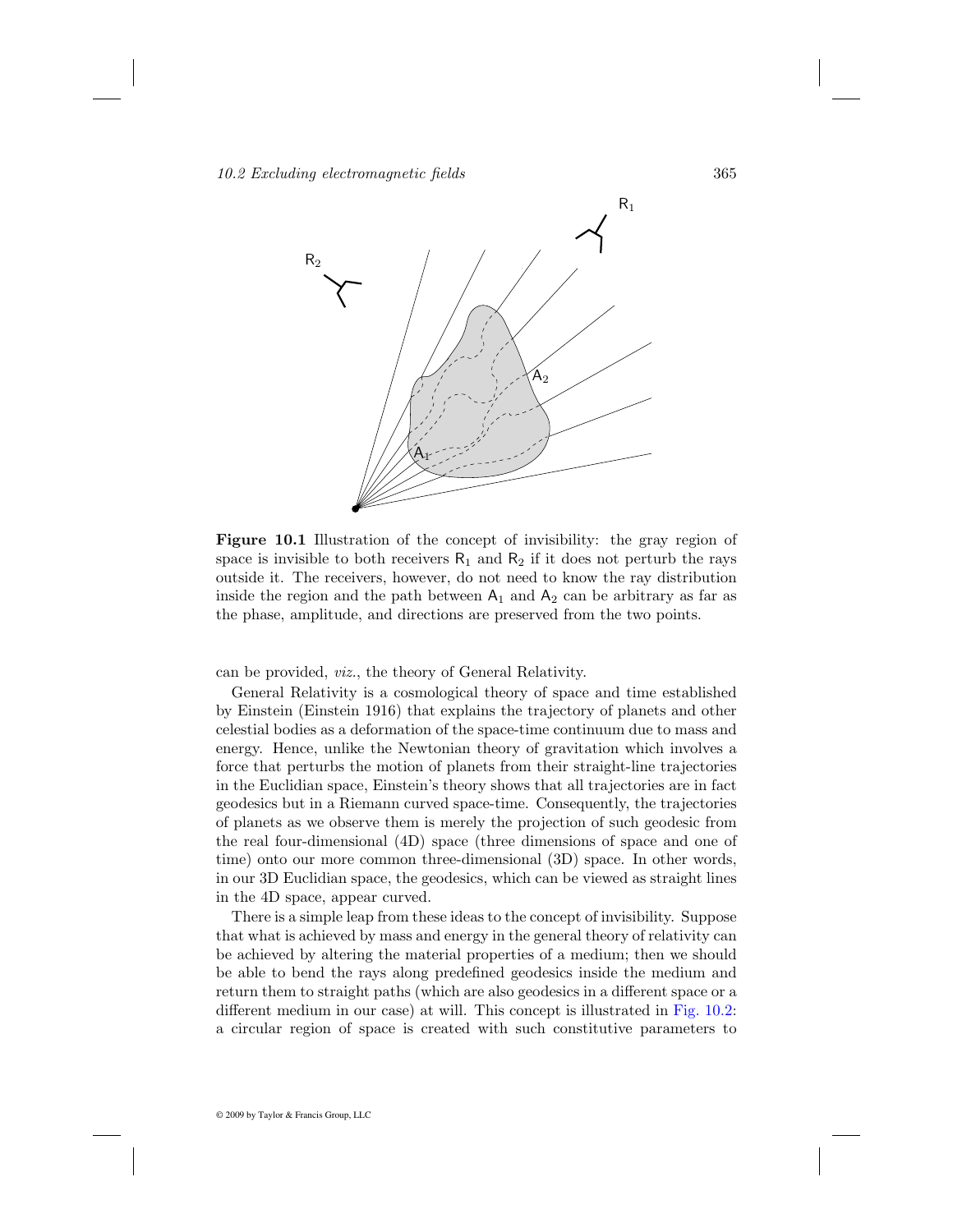<span id="page-5-0"></span>

**Figure 10.2** Bending the rays along geodesics: the path of rays is modified by the proper material parameters and returned to straight lines upon leaving the medium, thus achieving invisibility. A proper design of geodesics can also cloak an object in the center of the structure. (Reproduced from Pendry et al. (2006). Reprinted with permission from AAAS.)

bend the rays as shown. Again, the rays are bent in this way because we observe them from an Euclidian space, whereas they correspond to geodesics inside the medium. The rays therefore travel along straight paths in freespace, "staight" paths inside the medium (although they appear curved to us observing from free-space), and are returned to regular straight paths upon leaving the medium and re-entering free-space. Comparing the field outside the region with the illustration of [Fig. 10.1](#page-4-0), we see a striking similarity and the direct connection to the concept of invisibility. This is the approach based on ray analysis developed in Leonhardt (2006a;b) for inhomogeneous but isotropic refractive media.

Notice in addition a striking feature of the configuration in Fig. 10.2: the central region of the medium is totally shielded from any radiation. An object of arbitrary shape can be located in this region and would not perturb the radiation in the surrounding regions, which would then propagate as if the object were not there. The object is therefore cloaked with an invisibility shield and cannot be detected.<sup>†</sup> By reciprocity, any fields emitted by the object inside the shielded volume would be confined to that volume only, without any possibility of propagating out of the cloaked volume. This design requires anisotropic materials and independent  $ε$  and  $μ$  for its function.

<sup>†</sup>As we shall see subsequently, such cloaking only works perfectly at a single frequency.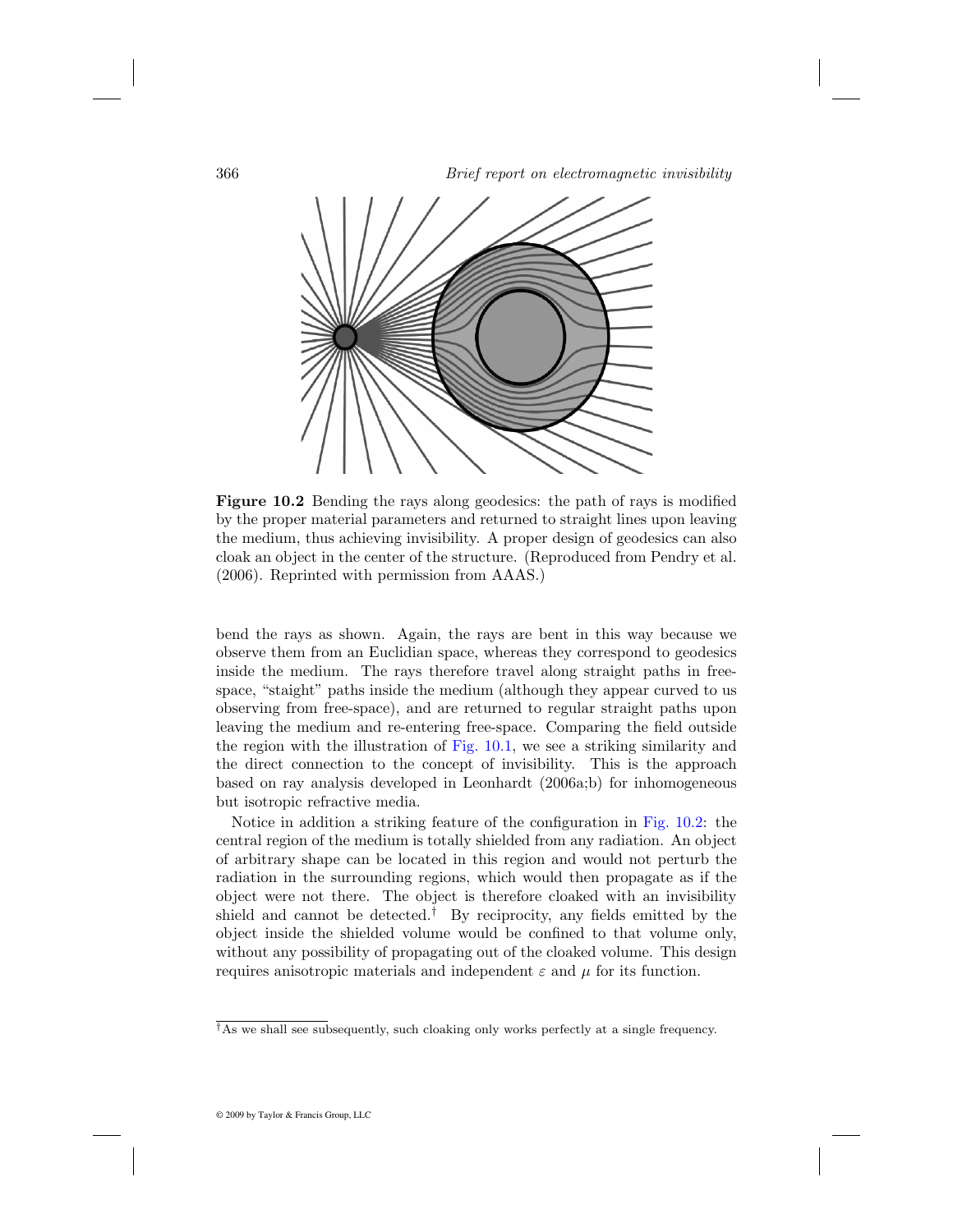#### **10.2.2 Design procedure**

The constitutive parameters that achieve a ray diagram of the type shown in [Fig. 10.2](#page-5-0) are very specific and need to be properly computed. They result from transforming the fields in one geometry (typically the regular 3D free-space) onto another (a sphere in Fig. 10.2) or vice versa, and therefore are obtained by a properly chosen change of coordinates (or mapping). This is a very similar approach to the one already taken in Section 9.3 to realize a perfect lens with geometries other than an infinite slab. The main transformation relation was shown to be Eq. (9.31b), which yields the constitutive parameters  $\bar{\bar{\varepsilon}}(\mathbf{r})$  and  $\bar{\bar{\mu}}(\mathbf{r})$  in the new coordinate system. As already suggested by the notation and explained in Section 9.3.1, the constitutive parameters become anisotropic and spatially varying. The Maxwell equations (9.30) with the generalized constitutive parameters in place are, however, form invariant so that all the necessary electromagnetic results in homogeneous, isotropic media can be directly carried over.

The design principle is therefore to transform the constitutive parameters such that the electromagnetic fields are excluded from a specified region of space, and packed into another region in another geometry. An example was proposed in Pendry et al. (2006) for excluding a spherical cavity of electromagnetic fields and compressing these fields into a spherical shell of a medium enclosing the cavity. Consider the transformation

$$
r' = a_1 + r(a_2 - a_1)/a_2, \qquad \theta' = \theta, \qquad \phi' = \phi \tag{10.1}
$$

which takes every point  $r < a_2$  into the region  $a_1 < r < a_2$ . Hence the field inside the spherical cavity  $r < a_1$  and inside the spherical shell  $a_1 < r < a_2$  are both compressed into the spherical shell. Application of the transformation relations Eq. (9.31b) indicates that

$$
\varepsilon'_{r'} = \mu'_{r'} = \frac{a_2}{a_2 - a_1} \left(\frac{r' - a_1}{r'}\right)^2, \tag{10.2a}
$$

$$
\varepsilon_{\theta'} = \mu_{\theta'} = \frac{a_2}{a_2 - a_1},\tag{10.2b}
$$

$$
\varepsilon_{\phi'} = \mu_{\phi'} = \frac{a_2}{a_2 - a_1} \tag{10.2c}
$$

gives one set of parameters for  $a_1 < r < a_2$  that can map the fields in the interior of the sphere into the spherical shell. Outside the spherical shell the material parameters take the values of unity. Note that at the outer edge of the spherical shell the material parameters of the shell satisfy

$$
\varepsilon_{\theta'} = \varepsilon_{\phi'} = \varepsilon_{r'}^{-1},\tag{10.3a}
$$

$$
\mu_{\theta'} = \mu_{\phi'} = \mu_{r'}^{-1},\tag{10.3b}
$$

which are precisely the conditions for a perfectly matched layer to vacuum (Berenger 1994). Thus, the spherical shell in this example is also perfectly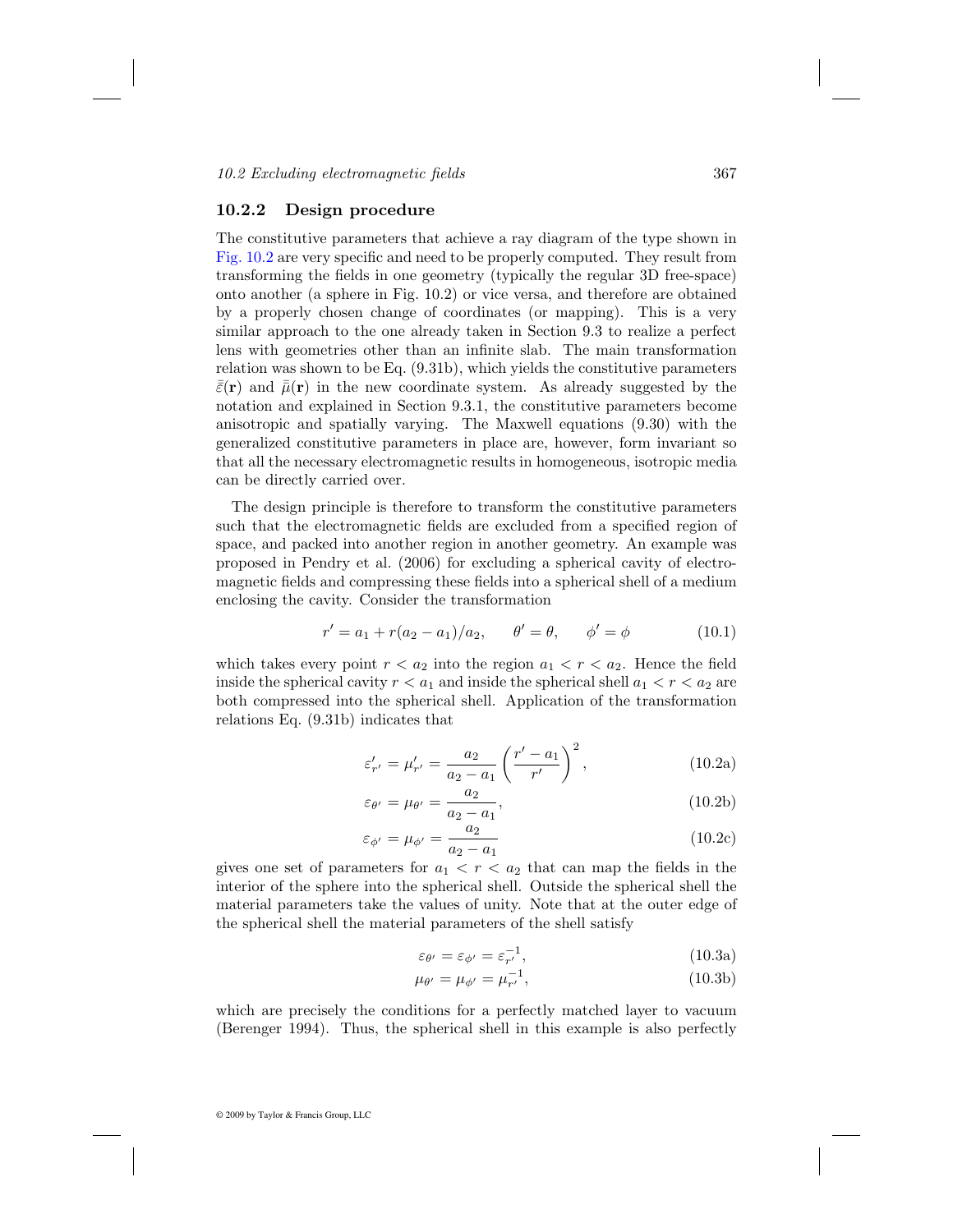impedance matched with free-space and hence no reflection or scattering arises at its interface. In this sense, invisibility is achieved in a similar manner to the impedance-matched absorber. However, in a major difference with this system, the spherical shell also contains within itself any fields that emanate from a source and smoothly guides the radiation away from the central core region. Furthermore, by construction this spherical shell does not affect the fields outside the shell. Thus, an observer cannot obtain any information about the concealed object or about the shell itself. Also note that the choices of the parameters for cloaking is not unique but that the above choices of parameters are the only ones that give perfect impedance matching as well.

Consequently, the shell of the anisotropic and inhomogeneous medium can enable perfect cloaking of an object located inside the spherical cavity. Note that conversely, the cloaked object inside the spherical cavity can never communicate with the external world because all the fields emitted by a source inside would be mapped onto regions within the cloak only. Thus the invisible object is also thus blind and secluded from the rest of the electromagnetic world at that frequency.

The main requirements of an invisibility cloak, namely, the anisotropy and inhomogeneity, are both well within technological reach. An experimental demonstration of cloaking of a cylinder using a system of split ring resonators was given in Schurig et al. (2006) where it was shown that the scattering from a cloaked cylindrical cavity was much reduced. Invisibility by a similar cloak was investigated in Zolla et al. (2007) using the finite element method and the response to a closely placed radiating line source was studied. It was found that the primary effect due to the invisibility cloak was that the objects near the cloak would appear slightly shifted from their original positions – in the manner of a mirage.

We also note that due to the necessary dispersion in the material parameters of metamaterials, the invisibility is principally functional only within a narrow band of frequencies. Another important limitation of such invisibility devices stems from the fact that in order to make the cloak layer substantially thinner than the cloaked region, materials with very large constitutive parameters are required. While obtaining such characteristics is feasible by working close to resonances, important challenges may arise, typically associated with dissipation.

#### **10.3 Cloaking with localized resonances**

A somehow natural idea when trying to reduce the scattering cross-section of an object is to look for a coating material that exhibits a compensating effect. For example, for a dielectric core inducing a positive polarizability, one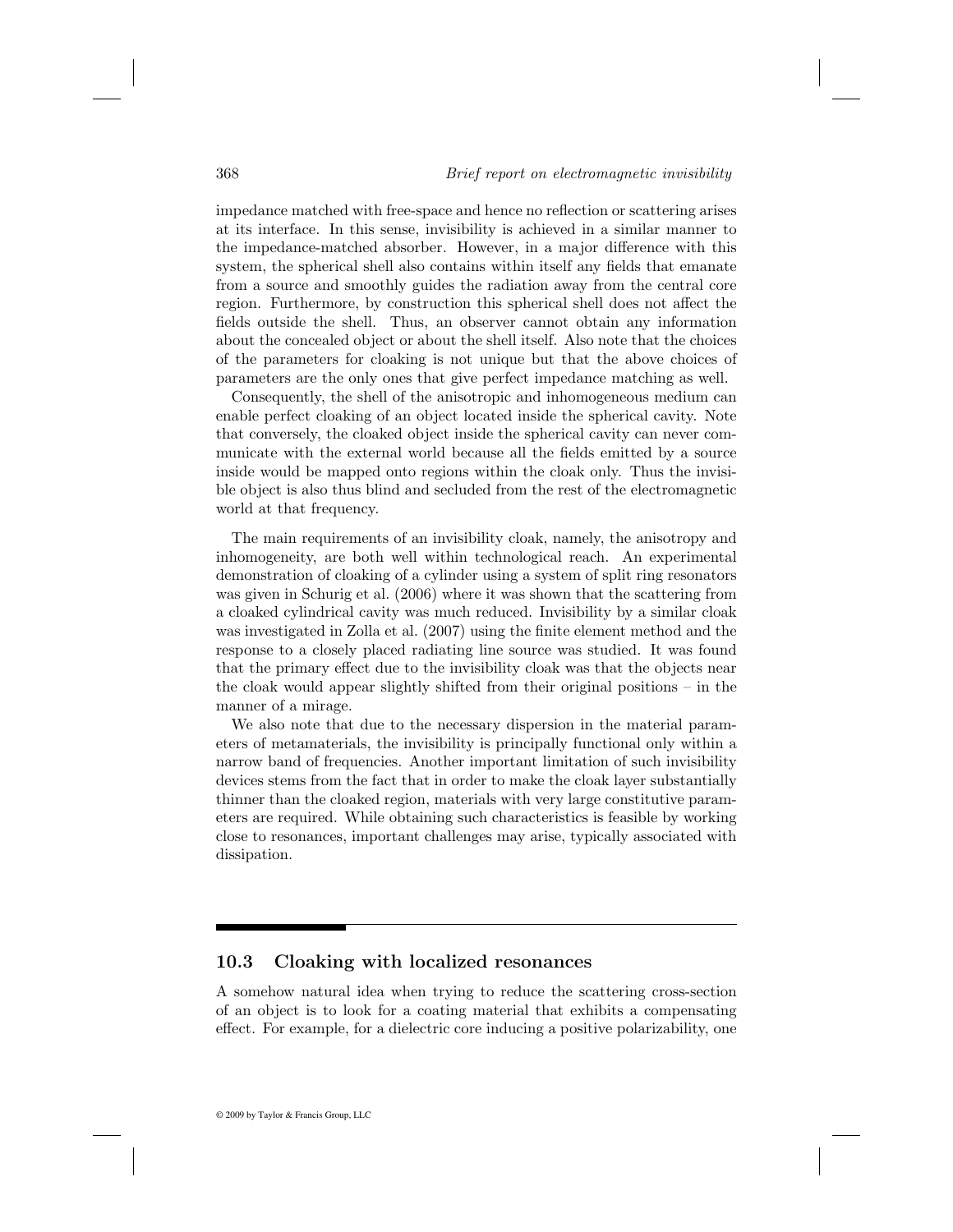could look for a shell that induces a negative polarizability. While this is a straightforward outcome in the context of complementary optical layers (see [Section 8.2](#page-5-0)), it is not immediately straightforward in higher dimensions. By defining a proper metric (typically the scattering cross-section) and outlining a design procedure, one could adjust the parameters of the shell so as to cancel as much as possible the scattering of the core. Against intuition, one would thus realize a larger object, thus exhibiting a larger geometric cross-section, but a lower scattering cross-section. This is precisely the approach proposed by Alù and Engheta  $(2005)$ .

Let us simplify the conceptual discussion to spherical geometries, for which the exact scattering field is known to be governed by the Mie theory (see [Sec](#page-23-0)[tion 5.2.5](#page-23-0) on 198). The scattering cross-section normalized to the geometric cross-section for a sphere of radius  $a$  is given by (Tsang et al. 2000a)

$$
\sigma_{scat} = \frac{2}{(|k|a)^2} \sum_{m=1}^{\infty} (2m+1)(|a_m|^2 + |b_m|^2), \tag{10.4}
$$

where k is the wavenumber of the surrounding medium and  $(a_m, b_m)$  are the coefficients of the external field expanded in the spherical coordinate system, as derived in Section 5.2.5. Minimizing  $\sigma_{scat}$  is seen to be a non-linear problem that does not offer a trivial solution. Let us therefore assume that the sphere is very small so that the quasi-static is applicable. Under this approximation, the small sphere responds primarily as a point source and thus re-radiates as a dipole. Under a  $\hat{z}$  polarized incident field propagating along the  $\hat{x}$  direction, the electric and magnetic fields can be written as (Kong 2000)

$$
\mathbf{E}(\mathbf{r}) = -\frac{\mathrm{i}\omega\mu I \ell e^{\mathrm{i}kr}}{4\pi} \left[ \hat{r} \left[ \left( \frac{\mathrm{i}}{kr} \right)^2 + \frac{\mathrm{i}}{kr} \right] 2\cos\theta + \hat{\theta} \left[ \left( \frac{\mathrm{i}}{kr} \right)^2 + \frac{\mathrm{i}}{kr} + 1 \right] \sin\theta \right],\tag{10.5a}
$$

$$
\mathbf{H}(\mathbf{r}) = -\hat{\phi} \frac{i k I \ell e^{ikr}}{4\pi r} \left(\frac{i}{kr} + 1\right) \sin \theta, \qquad (10.5b)
$$

where the dipole moment  $I\ell$  can be determined by matching the boundary conditions. Under the quasi-static approximation, which is equivalent to a near-field approximation  $(kr \ll 1)$ , we see that the electric field dominates over the magnetic field. Consequently, in order to reduce the scattering crosssection of such sphere, one only needs to design a shield that compensates for the first electric dipole term, all the other terms being negligible already.‡

<sup>‡</sup>Note that if the dipole term is canceled, the higher order terms become dominant and cannot be neglected anymore in the computation of the scattering cross-section. However, this scattering is already much weaker than the original one, which therefore goes along the purpose of reducing  $\sigma_{scat}$ .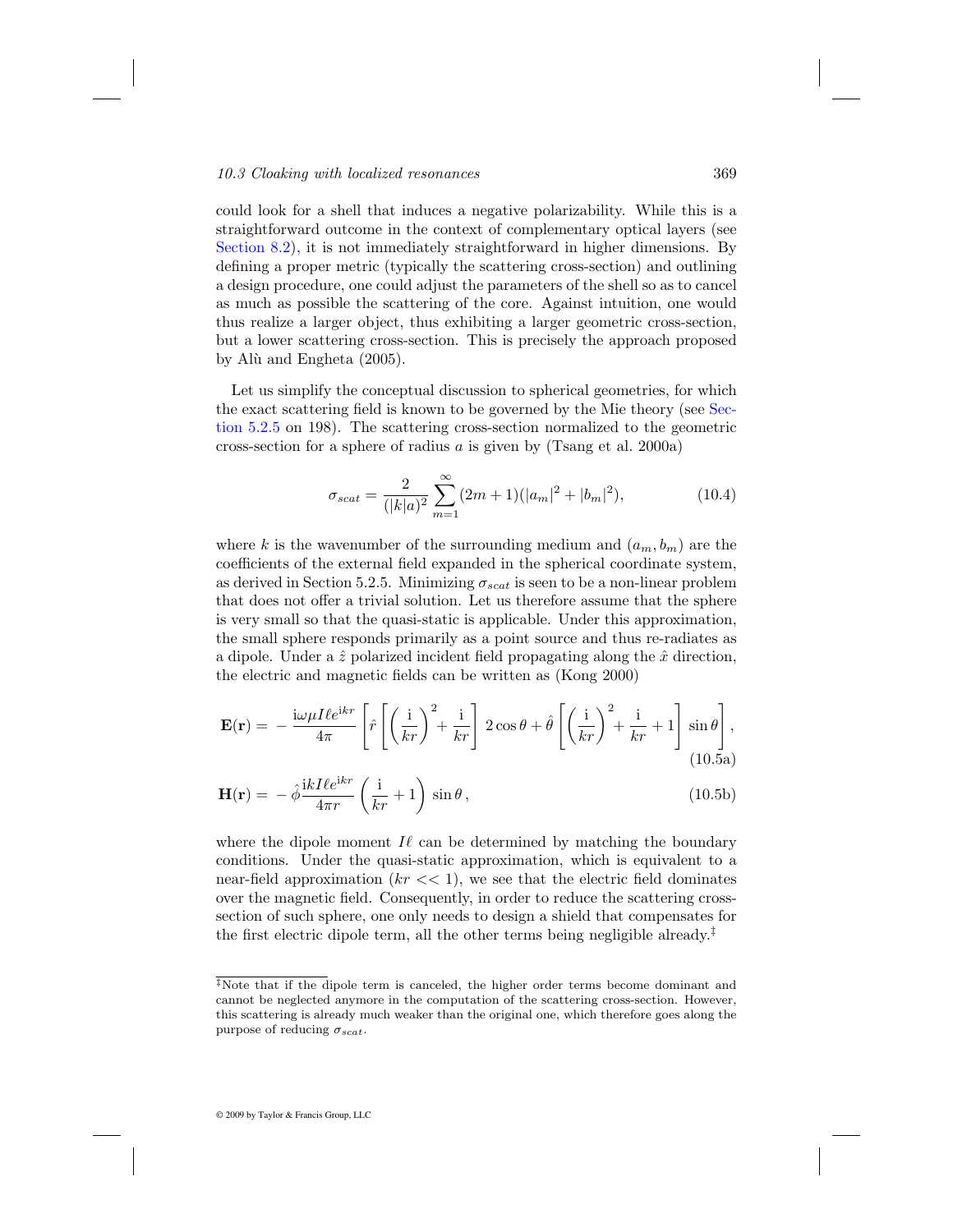Within the Mie theory, the small sphere regime, also known as the Rayleigh regime, corresponds to reducing the sum to the first term  $m = 1$  only. Under this approximation, it is seen that the TM term  $b'_1$  is dominant, confirming the fact that the response is primarily of electric nature (the prime indicates that the  $b'_1$  term is a generalization of the  $b_1$  term of Eq. (5.33) to a two-layer spherical coating geometry). The reduction of the scattering cross-section is therefore reduced to the minimization of the  $b'_1$  term. This minimum has been shown to be exactly zero within the small sphere approximation if the ratio between the core radius  $r_c$  and the shell external radius  $r_s$  is (Alù and Engheta 2005)

$$
\frac{r_c}{r_s} = \sqrt[2m+1]{\frac{(\varepsilon_c - \varepsilon_0)[(m+1)\varepsilon_c + n\varepsilon]}{(\varepsilon_c - \varepsilon)[(m+1)\varepsilon_c + n\varepsilon_0]}},\tag{10.6}
$$

where  $\varepsilon$ ,  $\varepsilon_c$ , and  $\varepsilon_0$  are the permittivities of the core, the shell, and the outside free-space, respectively. Upon studying this relation, it has been shown that in order to reduce the scattering cross-section of a regular dielectric core, one has to resort to shell permittivities that are lower than those of the outside medium (typically free-space), possibly taking negative values. This is in good agreement with the intuitive view of polarization compensation. As a matter of fact, the polarizations of the core and the shell can be written as  $\mathbf{P}_1 = (\varepsilon - \varepsilon_0)\mathbf{E}$  and  $\mathbf{P}_2 = (\varepsilon_c - \varepsilon_0)\mathbf{E}$ , respectively, so that one is positive and the other one negative if  $\varepsilon_c < \varepsilon_0 < \varepsilon$ . In addition, although this condition has been derived within the Rayleigh approximation, it has been shown to still yield reasonably low scattering cross-sections for radii up to  $\lambda/5$ , i.e. away from the Rayleigh regime already.

Naturally, the same principle can be applied to the magnetic dipole, which can be reduced or even canceled by the proper choice of the permeability of the shell as function of the one of the core. In fact, in view of Eqs. (10.5), the magnetic dipole moment is the next important term after the electric dipole effect has been canceled. Consequently, further reduction of the scattering cross-section can be achieved by lowering the permeability of the shell simultaneously to lowering its permittivity.

Remarkably, this phenomenon of cancellation of scattering cross-section is not associated with a resonance of the Mie coefficients, which would instead yield a strongly enhanced scattering effect. Such resonances being nonetheless present, one has to be careful at not designing a configuration where the condition of zero and infinite  $\sigma_{scat}$  are too close to each other, in which case the sensitivity between transparency and strong scattering would be too large. In fact, whenever possible, it is judicious to design a configuration where no resonances are excited, which is possible by using only positive permittivities, with the internal one being lower than the external one (Alù and Engheta 2005).

The transparency achieved using this method presents one major advantage and one major disadvantage. The advantage is that since the cancellation of